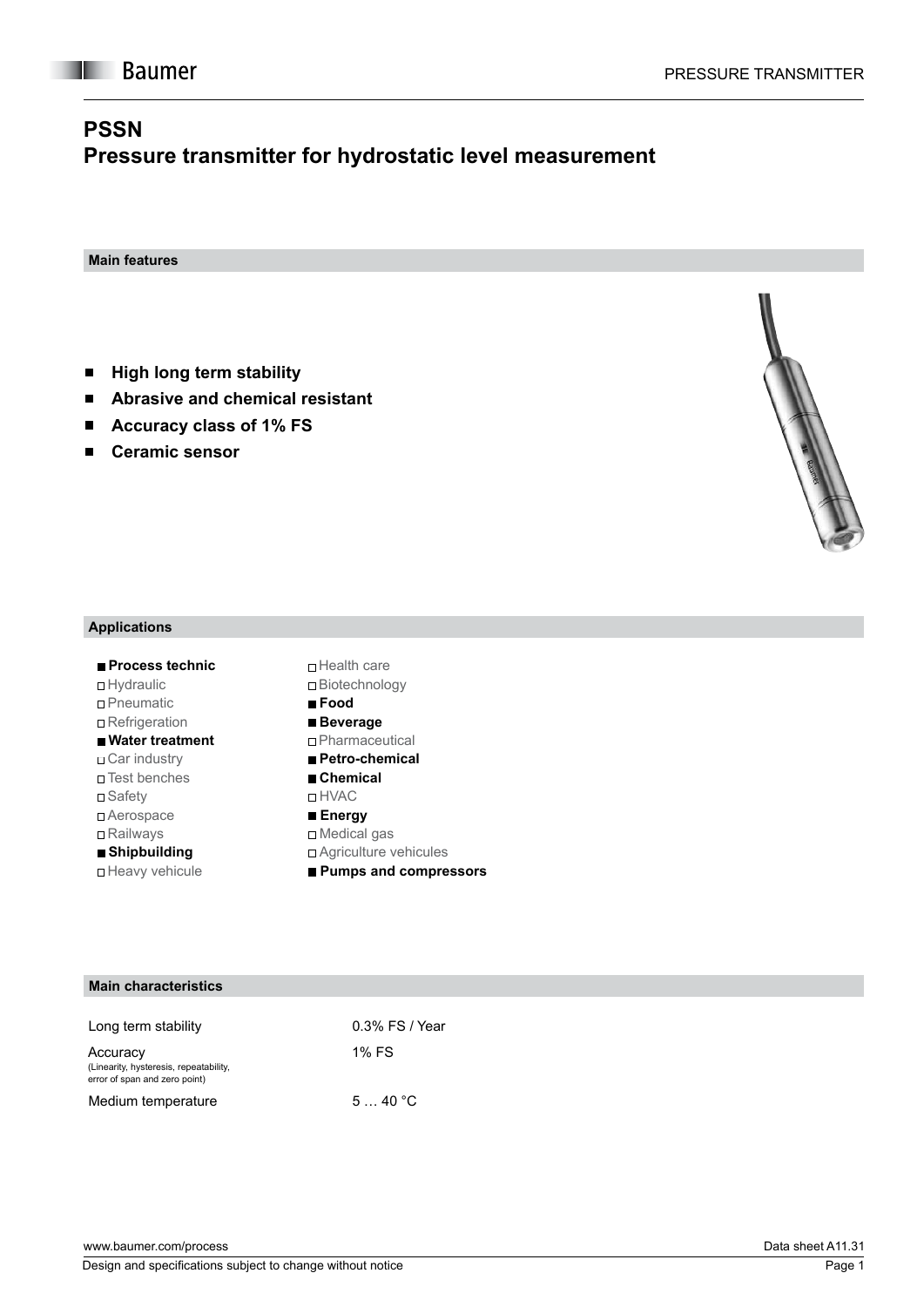## **Ordering details - PSSN**

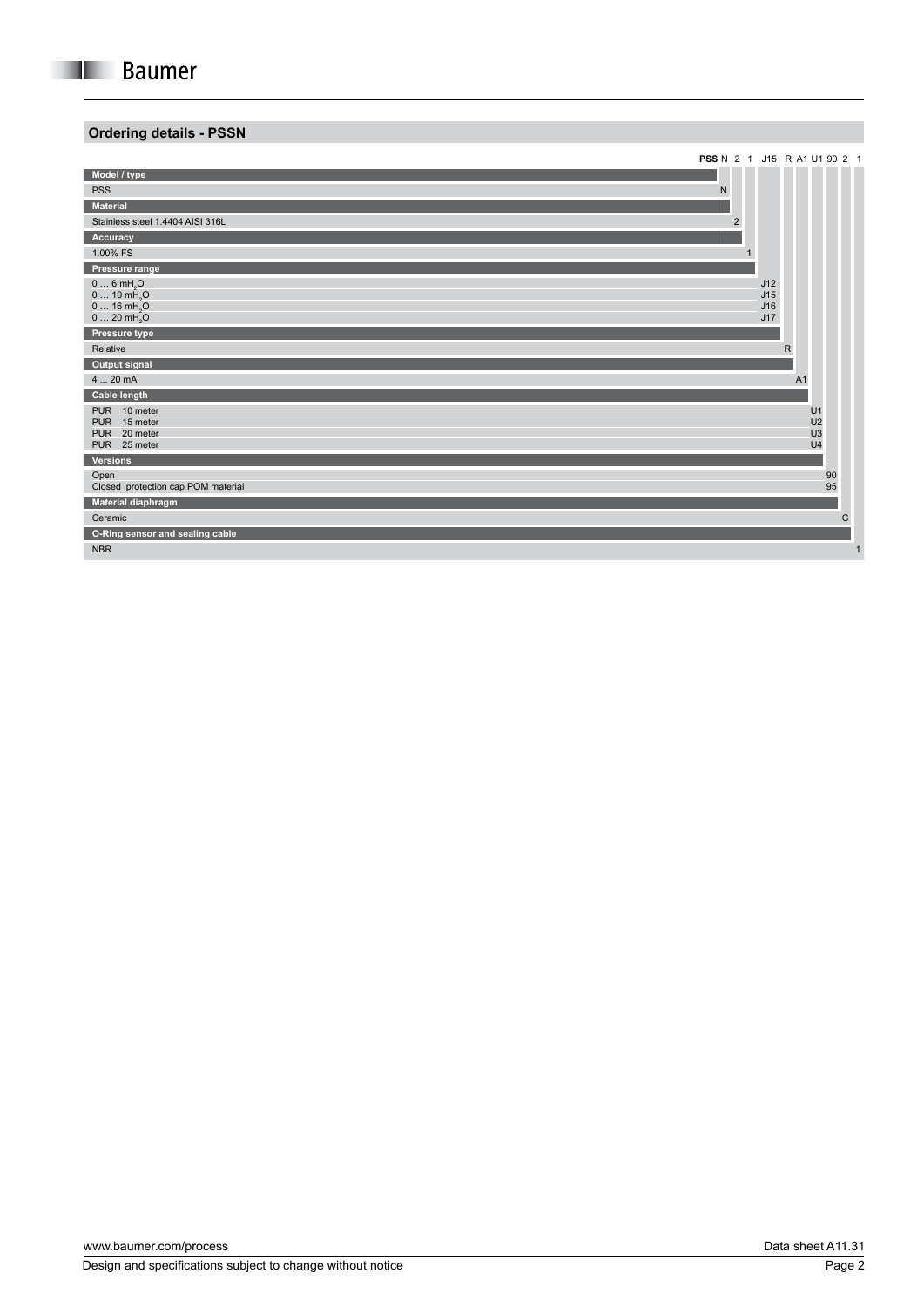## **Model / type PSSN**

| <b>Technical specification</b>                                                            |                                                                                                                                 | <b>Electrical specification</b>                                                                                 |                                                                                                               |
|-------------------------------------------------------------------------------------------|---------------------------------------------------------------------------------------------------------------------------------|-----------------------------------------------------------------------------------------------------------------|---------------------------------------------------------------------------------------------------------------|
| <b>Measuring principle</b><br><b>Measuring ranges</b>                                     | Thick film on ceramic<br>$06$ mH <sub>2</sub> O<br>$010$ mH <sub>2</sub> O<br>$016$ mH <sub>2</sub> O<br>0 20 mH <sub>2</sub> O | Output signal<br><b>Power Supply</b><br>Load impedance<br><b>Current output</b><br><b>Insulation resistance</b> | $420$ mA<br>8  30 VDC<br>$R\Omega = (U_{\text{Supoly}} - 8 \text{ V}) / 0.02 \text{ A}$<br>>100 MΩ to 500 VDC |
| <b>Type of pressure</b>                                                                   | Relative                                                                                                                        | <b>Electrical connections</b>                                                                                   | PUR Cable with capillary tube                                                                                 |
| Accuracy (20°)<br>(Linearity, hysteresis, repeatability, error of<br>span and zero point) | 1% FS                                                                                                                           | <b>Material</b>                                                                                                 |                                                                                                               |
| <b>Annual stability</b>                                                                   | 0.3% FS / Year                                                                                                                  | <b>Housing</b>                                                                                                  | Stainless steel 1.4404 AISI 316L                                                                              |
| <b>Response time</b><br>$(1090\%)$                                                        | 5 <sub>ms</sub>                                                                                                                 | Diaphragm<br>Cable                                                                                              | Ceramic Al <sub>2</sub> O <sub>2</sub> (96%)<br>PUR black with integrated<br>humidity filter                  |
| Switch on time                                                                            | $<$ 350 ms                                                                                                                      | Sealing cable gland                                                                                             | <b>NBR</b>                                                                                                    |
| <b>Versions</b>                                                                           | Open or closed Version<br>(see drawing page 4)                                                                                  | O-ring sensor                                                                                                   | <b>NBR</b>                                                                                                    |
| Weight                                                                                    |                                                                                                                                 | <b>Approvals</b>                                                                                                |                                                                                                               |
| <b>Transmitter</b><br>Cable                                                               | 0.200 kg<br>0.048 kg / meter                                                                                                    | <b>CE conformity</b>                                                                                            | EMC directive 2004/108/CE<br>in accordance with EN 61000-6-2.<br>EN 61000-6-3, EN 61326-1                     |
| <b>Environment</b>                                                                        |                                                                                                                                 |                                                                                                                 | (Tab.2)<br>Pressure directive 97/23/CE                                                                        |
| <b>Temperature</b><br><b>Medium</b><br><b>Storage</b><br><b>Protection rating</b>         | 540 °C<br>$-2580 °C$<br>IP 68                                                                                                   |                                                                                                                 |                                                                                                               |
| Vibration IEC60068-2-6                                                                    | 1.5 mm p.p (10-57 Hz),<br>10 g $(58 Hz - 2 KHz)$<br>10 cycles within 2.5 h per axis                                             |                                                                                                                 |                                                                                                               |
| Shock IEC600068-2-27                                                                      | 50 g / 11 ms 100g / 6 ms<br>10 x Imp. per axis and direction                                                                    |                                                                                                                 |                                                                                                               |
| Bump IEC600068-2-27                                                                       | 100 g $/$ 2 ms<br>4000 x Imp. per axis and direction                                                                            |                                                                                                                 |                                                                                                               |
| Random IEC600068-2-64                                                                     | $0.1$ g $2$ / Hz (20 Hz - 1 KHz)<br>30 min per axis and direction<br>$(> 10$ g RMS)                                             |                                                                                                                 |                                                                                                               |

# **Measuring Ranges**

|                                                              | Pressure (bar) |        |          |               |
|--------------------------------------------------------------|----------------|--------|----------|---------------|
| Measuring range (mH <sub>2</sub> O) $\vert 0 \ldots 6 \vert$ |                | 0 … 10 | l 0 … 16 | $0 \ldots 20$ |
| Pressure range (bar) $\vert 0 \ldots 0.6 \vert$              |                | 0  1   | 0 … 1.6  | 02            |
| Overpressure (bar) 2                                         |                |        |          |               |
| Burst pressure (bar)   4                                     |                |        | э        |               |